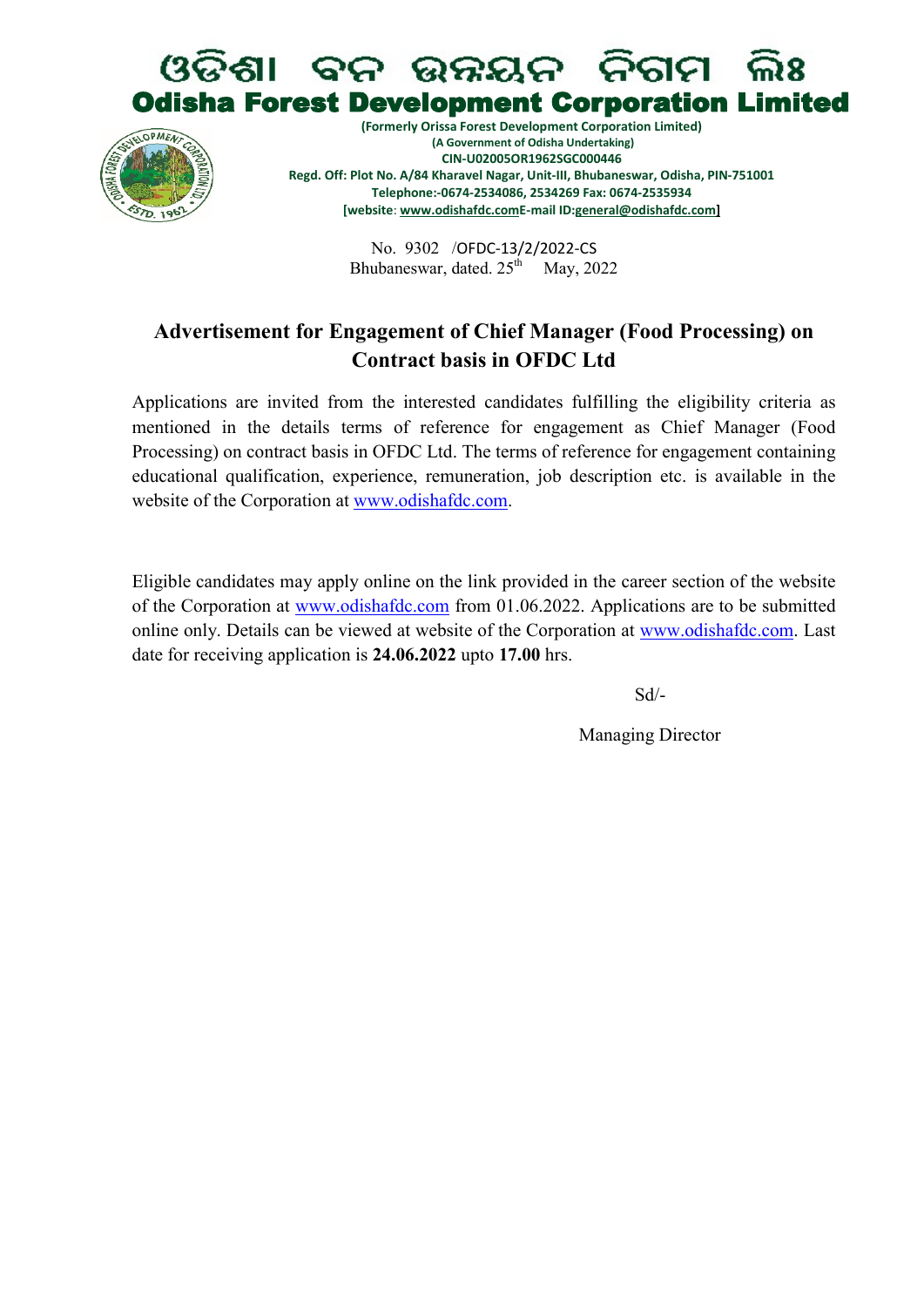# Terms of Reference for engagement of Chief Manager(Food Processing) on Contract basis in OFDC Ltd with reference to advertisement No.9302dated.25.05.2022

#### 1. Introduction

Odisha Forest Development Corporation Ltd (OFDC Ltd) is a Government of Odisha Undertaking having a Food Processing/Canning unit for processing of Honey and production of Pickles, Squash, Soft Drink etc. The Corporation is planning to expand operation of these products and proposes to expand its facility/ set up a new unit of honey processing plant and food processing/ canning unit at Jashipur in the Mayurbhanj District of Odisha. For looking after overall operation of the Canning & Processing unit and also development and marketing of existing and new products, OFDC invites application from eligible interested candidates having required educational qualifications and work experience for engagement as Chief Manager (Food Processing) on contractual basis.

#### Terms of Recruitment for contractual engagement of Chief Manager (Food Processing) in Odisha Forest Development Corporation

1) Name of the Post: Chief Manager (Food Processing)

2) No. of Post: 1 (One)

3) Period of Engagement: Initial period of engagement shall be for Two years which may be extended based on requirement and satisfactory performance. The selected Candidate shall be engaged on full time basis and is not permitted to take up any other assignment during the period of engagement with OFDC Ltd

4) Scope of work: The major tasks of Chief Manager (Food Processing) are as follows:

- a) To ensure proper installation, operation & maintenance of the processing facility.
- b) To ensure development of new products/ value added products as per market acceptability along with processing & production of existing products with due regard to quality.
- c) To ensure quality in finished products and also raw material and consumables being used.
- d) To ensure adherence and maintenance of all safety standards, rules and procedures in the processing facility.
- e) To build up an assured quality raw material procurement system.
- f) To help in setting up, developing, training  $\&$  maintenance  $\&$  operation of apiary honey production as per requirement of OFDC.
- g) Build up a marketing system & take steps to promote the OFDC brand.
- h) To ensure profitability of the processing/ canning facility.
- i) Any other matter as may be assigned by the Authority

#### 5) Job location:

The Chief Manager (Food Processing) will be posted at Jashipur, Mayurbhanj. The posting may vary depending upon the need of the Corporation and the selected candidate will have to work at the place of posting.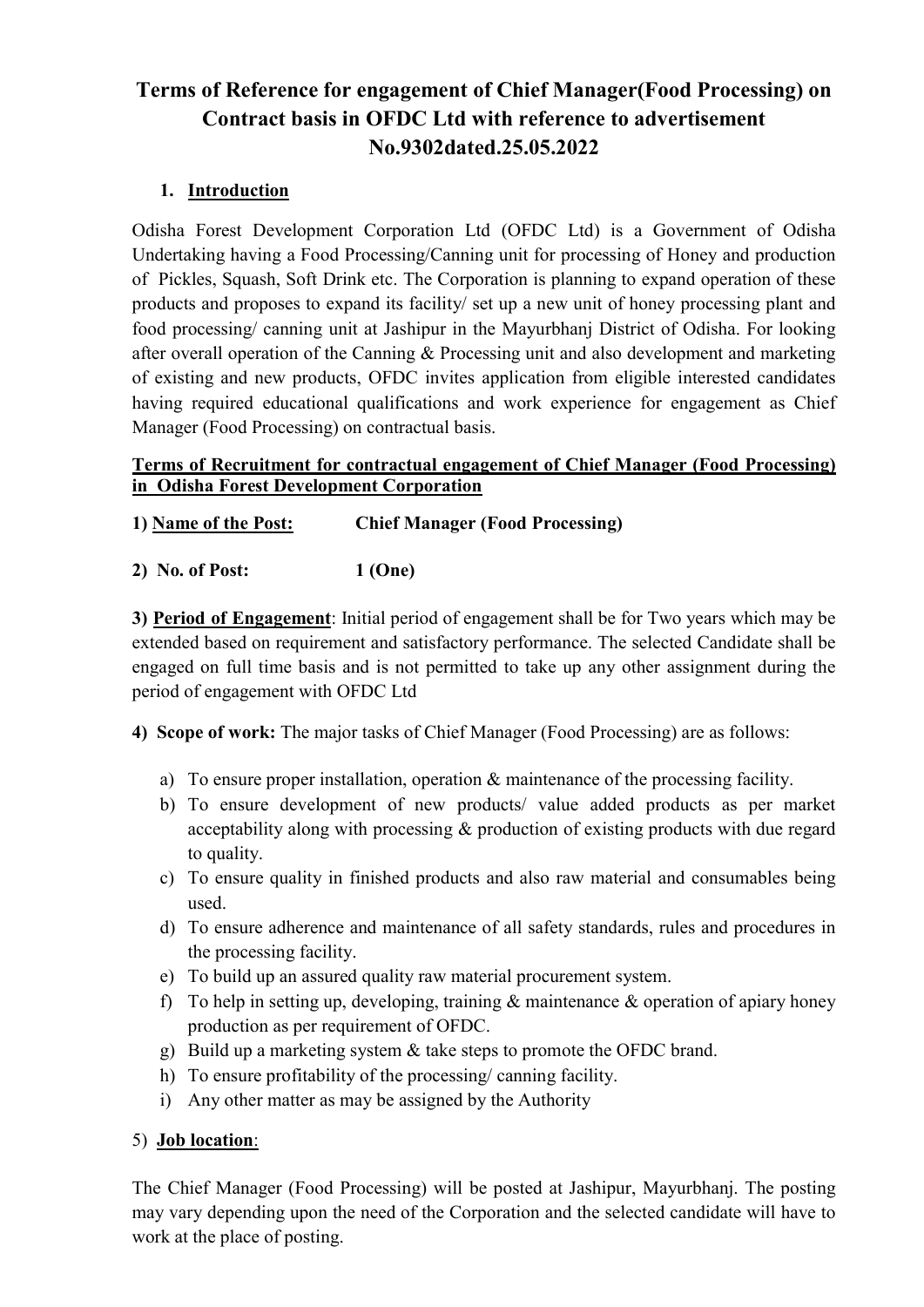6) Age: The maximum age limit is 40 years as on 01.01.2022.

#### 7) Qualifications:

Bachelor Degree in Food Processing/ Food Technology from reputed University/ Institute.

## 8) Experience:

The candidate should have minimum 5 years of experience in Food Processing in Automated/Semi-automated Plant with 2 years in Senior Operation/Management position. Candidate should have good exposure into production & development of food products, Quality Testing. Preference will be given to candidates having experience in Honey processing/ running of canning center.

9) Remuneration: Monthly consolidated remuneration of Rs.50,000/- will be paid during the period of contract. TA/ DA in case of official tours may be paid at par with/ as applicable / permissible by the authority.

10) Leave: The Chief Manager (Food Processing) engaged on contract basis shall be allowed to avail 10 days Casual Leave in one calendar year proportionately as per the days worked in the OFDC Ltd.

11. Rules and Regulations of engagement: The Chief Manager (Food Processing) shall be subjected to official rules of business and has to obey general conduct rule of Odisha Forest Development Corporation Ltd.

12. Termination: The engagement is purely temporary in nature and can be terminated by giving one months notice without assigning any reason thereof. If the candidate desires to leave the service, then he/she is required to give a three month's notice. He will be allowed to leave the service after handover of complete charge to such officer as maybe decided by the Authority. The decision of the Managing Director, OFDC Ltd. would be binding and final for all purposes.

13) Procedure for submission of Application: Interested eligible candidates may apply online only from the link provided in the career section of the website www.odishafdc.com from 01.06.2022 onwards. Last date for submission of application is 24.06.2022 upto 17.00 hrs. In case of any queries please write to general@odishafdc.com. For all the updates please visit the website regularly.

14) Last date of submission of Application: Last date for receipt of resume along with all supporting document is 24.06.2022 upto 17.00 hrs.

15) Mode of Selection: The list of eligible candidates shall be prepared on the basis of their resume and experience suitable for the job. Shortlisted candidates will be called for interview at Corporate Office, OFDC Ltd., at A/84, Kharavel Nagar, Bhubanesar, odisha. No TA/DA will be paid to candidates called for attending interview. Candidates are required to produce original documents in support of their educational qualifications, Age and Experience at the time of interview for verification.